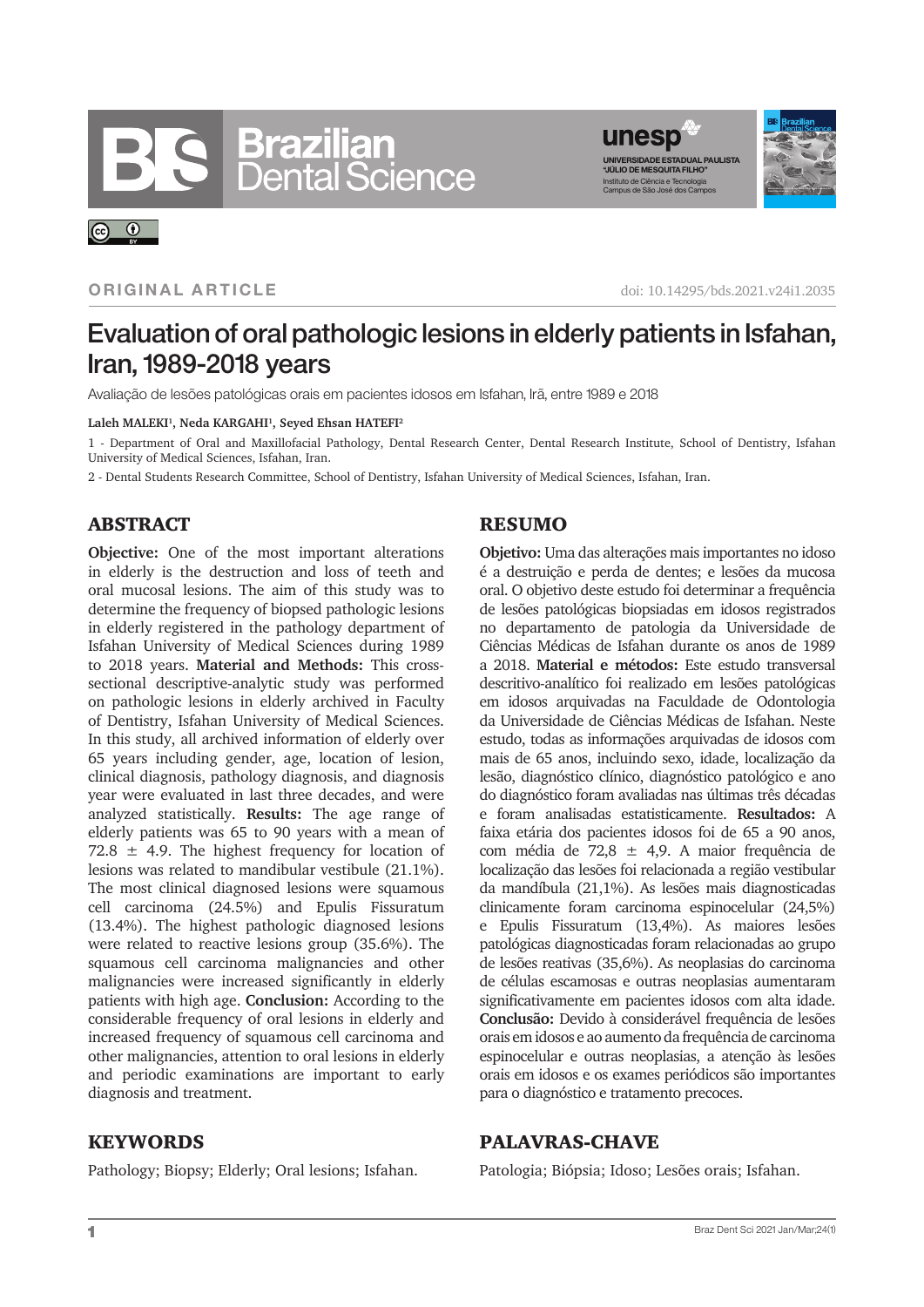#### INTRODUCTION

Elderly are exposed to various diseases due to physiological and pathological alterations. One of the most important alterations in elderly is tooth decay and loss.Oral health plays an important role in determining dietary pattern and consequently health and life quality of elderly. Therefore, elderly need dental care more than other age groups [1,2].

In addition to dental caries, various oral and dental problems are common among elderly, include dryness and thinning of oral mucosa, loss of taste, smooth and glossy tongue, gum resorption and reduction in oral tissue repair, as well as various gum diseases, infection, inappropriate artificial teeth, and malignant and benign oral lesions [3,4]. Use of removable prosthesis can cause some oral mucosal lesions such as osteomyelitis, angular cheilitis, inflammation, and traumatic ulcer. Moreover, vascular lesions such as varicose veins and pre-cancerous lesions such as leukoplakia and erythroplakia are more common in the elderly than in other ages [5, 6].

Due to rising average age of people around the world, an important part of the population is older people.In order to management of various diseases, it is necessary to determine its prevalence in target people. The prevalence of oral pathologic lesions can be different in people with geographical, cultural, ethnic, and racial different [7,8]. Therefore, the aim of this study was to evaluate frequency of biopsed pathologic lesions in elderly people over 65 years old in Isfahan City, Iran, during 1989 to 2018 years.

#### MATERIAL AND METHODS

The present descriptive-analytic study was performed on pathologic lesions in elderly (over 65 years old) recorded in the Pathology Department, Faculty of Dentistry, Isfahan University of Medical Sciences, 1989-2018

years. The inclusion criteria included patients older than 65 years, in the last 30 years. Also, the exclusion criteria included incomplete and confounded data with invalid information.The information of all biopsed patients including sex, age, biopsy area, clinical diagnosis, pathologic diagnosis, and diagnosis year were collected. The obtained data were analyzed by chi-square test using SPSS (version 22) software. The p < 0.05 were considered as statically significant. The present study was performed according to the Declaration of Helsinki ethical standards. The ethical code was IR.MUI.RESEARCH. REC.1398.129.

### RESULTS

In the present study, the records and pathological reports of 744 elderly patients (65-90 years, 72.8  $\pm$  4.9) were evaluated.374 patients (50.3%) were male and 370 patients (49.7%) were female. There was no significant difference between men and women in prevalence of pathological lesions (p > 0.05).327 patients (44%) were in 65-70 years old, 321 patients (43.1%) were in 71-79 years old, and 96 patients (12.9%) were in 80-90 years old.

The most frequent lesions were in the mandibular vestibule (21.1%) and the least in the oropharynx (0.3%).Except for cases without clinical diagnosis (29.4%), the most frequent pre-biopsy lesions were squamous cell carcinoma (24.5%), followed by Epulis fissuratum (13.4%). Most pathologic lesions were squamous cell carcinoma (21.7%) followed by Epulis fissuratum (18.4%), irritation fibroma (5.8%), peripheral giant-cell granuloma (5.4%), lichen planus (4.8%), and odontogenic keratocyst (3.6%).The most common lesions were reactive lesions (35.6%) and squamous cell carcinoma (21.7%).Frequency of all lesions are presented in Table I.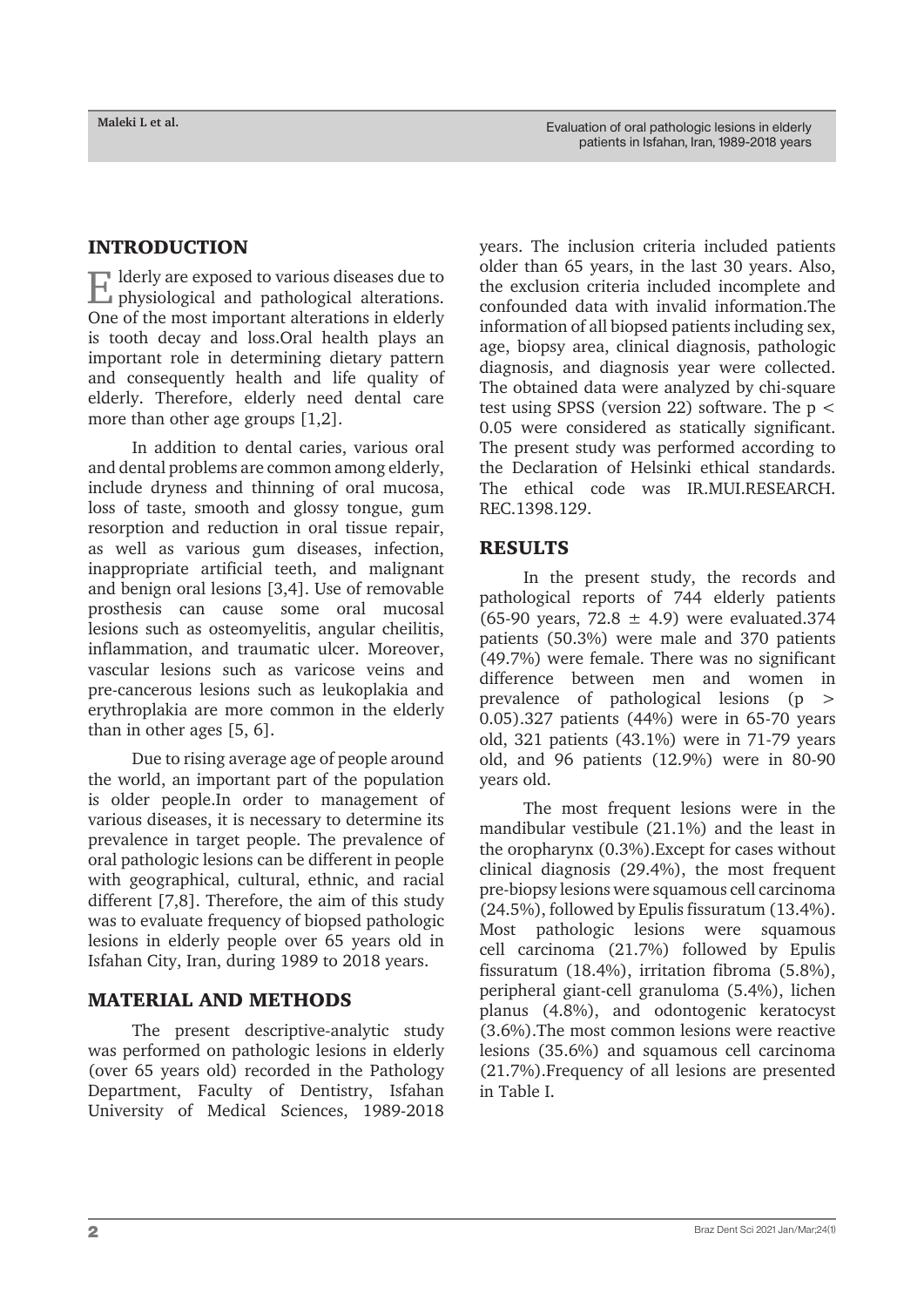| <b>Lesions</b>                                       | <b>Number (No.)</b> | Percentage (%) |
|------------------------------------------------------|---------------------|----------------|
| Reactive lesions                                     | 265                 | 35.6           |
| Squamous Cell Carcinoma                              | 161                 | 21.7           |
| Other malignancies than squa-<br>mous cell carcinoma | 62                  | 8.3            |
| Odontogenic lesions                                  | 41                  | 5.5            |
| Immunological and allergic lesions                   | 57                  | 7.7            |
| Other lesions                                        | 158                 | 21.2           |
| <b>Total</b>                                         | 744                 | 100            |

**Table I -** Frequency of pathological lesions in elderly patients.

Frequency of lesions has been rising in the last three decades, and the highest frequency was observed in the recent decade (2009-2018). However, there was no significant association between the frequency of lesions in the last three decades ( $p = 0.74$ ). Frequency of lesions in different decades are presented in Table II.

**Table II -** Frequency of pathological lesions in different decades.

|                                                            | 1989-1998                          |                            | 1999-2008                          |                            | 2009-2018                          |                           |         |
|------------------------------------------------------------|------------------------------------|----------------------------|------------------------------------|----------------------------|------------------------------------|---------------------------|---------|
| <b>Lesions</b>                                             | <b>Number</b><br>(N <sub>0</sub> ) | Per-<br>centage<br>$(\% )$ | <b>Number</b><br>(N <sub>0</sub> ) | Per-<br>centage<br>$(\% )$ | <b>Number</b><br>(N <sub>0</sub> ) | Per-<br>centage<br>$(\%)$ | p-value |
| Reactive lesions                                           | 36                                 | 40                         | 79                                 | 32.9                       | 150                                | 36.2                      |         |
| Squamous Cell<br>Carcinoma                                 | 21                                 | 23.3                       | 51                                 | 21.2                       | 89                                 | 21.5                      |         |
| Other malig-<br>nancies than<br>squamous cell<br>carcinoma | 4                                  | 44                         | 20                                 | 8.4                        | 38                                 | 9.2                       |         |
| Odontogenic<br>lesions                                     | 6                                  | 6.7                        | 12                                 | 5                          | 23                                 | 5.6                       | 0.74    |
| <i>Immunological</i><br>and allergic<br>lesions            | $\overline{7}$                     | 7.8                        | 20                                 | 8.3                        | 30                                 | 72                        |         |
| Other lesions                                              | 16                                 | 17.8                       | 58                                 | 24.2                       | 84                                 | 20.3                      |         |
| <b>Total</b>                                               | 90                                 | 100                        | 240                                | 100                        | 414                                | 100                       |         |
|                                                            |                                    |                            |                                    |                            |                                    |                           |         |

There was a significant association between the frequency of lesions in different age groups ( $p < 0.001$ ). At higher ages, frequency of squamous cell carcinoma and other malignancies were significantly increased.On the other hand, the frequency of other lesions was significantly decreased with increasing age. Frequency of lesions in different age groups are presented in Table III.

|                                                            | 65-70 year                         |                        | 71-79 year                         |                        | 80-90 year                         |                           |         |
|------------------------------------------------------------|------------------------------------|------------------------|------------------------------------|------------------------|------------------------------------|---------------------------|---------|
| <b>Lesions</b>                                             | <b>Number</b><br>(N <sub>0</sub> ) | Per-<br>centage<br>(%) | <b>Number</b><br>(N <sub>0</sub> ) | Per-<br>centage<br>(%) | <b>Number</b><br>(N <sub>0</sub> ) | Per-<br>centage<br>$(\%)$ | p-value |
| Reactive lesions                                           | 54                                 | 16.5                   | 71                                 | 221                    | 36                                 | 37.5                      |         |
| Squamous Cell<br>Carcinoma                                 | 120                                | 36.7                   | 115                                | 35.9                   | 30                                 | 31.2                      |         |
| Other malig-<br>nancies than<br>squamous cell<br>carcinoma | 21                                 | 6.4                    | 28                                 | 8.7                    | 13                                 | 13.5                      |         |
| Odontogenic<br>lesions                                     | 29                                 | 8.9                    | 11                                 | 3.4                    | 1                                  | 1                         | p<0.001 |
| <i>Immunological</i><br>and allergic<br>lesions            | 33                                 | 10.1                   | 20                                 | 6.2                    | $\overline{4}$                     | 4.2                       |         |
| Other lesions                                              | 70                                 | 21.4                   | 76                                 | 23.7                   | 12                                 | 12.6                      |         |
| <b>Total</b>                                               | 327                                | 100                    | 321                                | 100                    | 96                                 | 100                       |         |

**Table III -** Frequency of pathological lesions in different age groups.

### DISCUSSION

Primarily, aging is associated with an increased incidence of oral lesions, and malignant lesions are generally more common in older age [9]. Most oral lesions in elderly are due to use of various drugs and dental prostheses [10]. In fact, aging is a very important factor for many oral diseases and lesions [11,12]. Therefore, in the present study, we evaluated 744 elderly patients in three last decades.

In the present study, the majority of lesions (55.6%) were related to the last decade (2009 to 2018). This may be due not to an increase in the prevalence of these lesions in the recent decade, but to a greater awareness of the community and more referrals to diagnostic centers and improved diagnostic methods.Also in the present study, the most reactive lesions were observed in the 65-70 and 71-79 years' age groups; while squamous cell carcinoma (37.6%) was the most common pathologic lesions in the 80-90 years' age group.

In this study, we observed a significant association between the pathologic lesions and age of the elderly. The frequency of squamous cell carcinoma and other malignancies increased in high age, and the frequency of other pathological lesions were decreased.In a study by Motaleb-Nejad et al. reported that with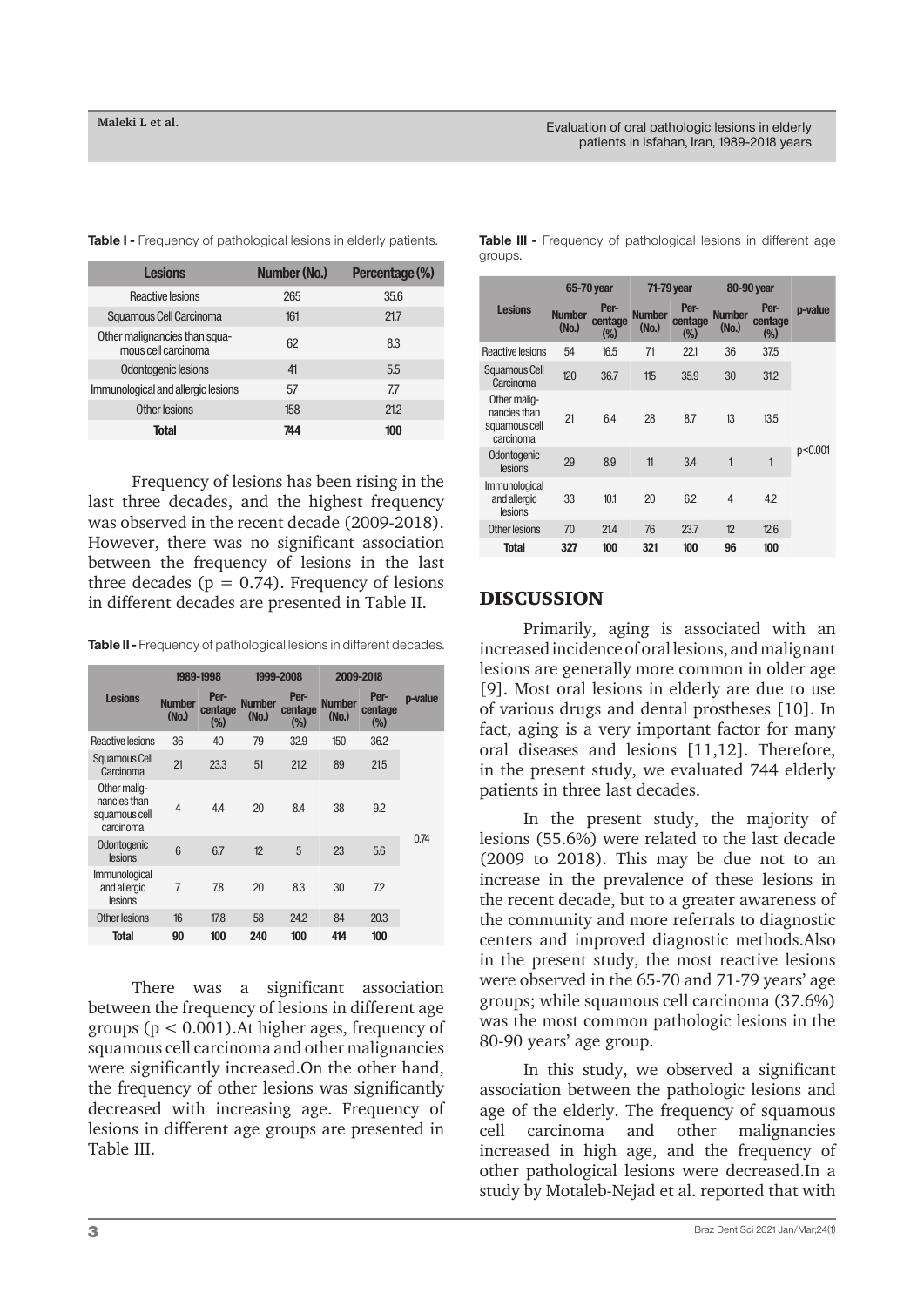increasing age and longer use of tobacco and prostheses as well as lack of oral hygiene due to disability or reduced motivation, the incidence of lesions increased in the elderly [13],which is similar to the results of the present study.In the several studies by Molania et al., Owlia et al., and Ferreira et al., no significant relationship was observed between the age of elderly and the type of oral lesions [8,14,15].This is in contrast to the results of the present study, which may be due to the large sample size in the present study and presence of the larger number of elderly in a particular age group.

The results of this study showed that the most frequent pathological lesions in the male (36.1%) and female (35.1%) were related to reactive lesions, and there was a no significant difference in the frequency of pathologic diagnosis between male and female elderly. In the several studies by Owlia et al., Mozafari et al., and Corbet et al., reported that there was no significant difference in prevalence of mucosal lesions between male and female elderly [9,14,16].On the other hand, Molania et al., Motaleb-Nejad et al., Lin et al., and Van et al., reported a higher prevalence of lesions in elderly men [8,13,17,18].

In the present study, the most common pre-biopsy lesions in the studied elderly were related to squamous cell carcinoma (24.5%), Epulis fissuratum (13.4%), Irritation fibroma (6%), lichen planus (4.2%), odontogenic keratocysts (3.1%). Leukoplakia (1.7%) and pemphigus (1.7%), respectively.In a study by Molania et al. reported that the most common lesions in the elderly were fissured tongue (55.6%), varicose vein (46.7%), pigmentation (26.7%), and candidiasis (25.6%) [8].

In the study of Motaleb-Nejad et al. the most common oral lesions were related to varicosity (44.7%), prosthetic stomatitis (18.2%), varicose veins (17.8%) and maxillary prosthetic suction hyperplasia (13.8%) [13].In another study by Mozafari et al. reported the most common oral lesions related to fissured tongue, atrophic glossitis, and sublingual varicosity [9].

In the present study, the most common pathologic lesions were related to the Reactive lesions, squamous cell carcinoma, nonsquamous cell carcinoma, and odontogenic lesions, which is similar to the results reported by Silva et al., Lei et al., Dhanuthai et al., and Souza et al. [19,20,21,22], in contrast to the results of Mohan et al., who reported malignant neoplastic lesions as the most common lesion in elderly [23].The differences in the studies may be due to involvement of environmental-social and lifestyle factors in different geographical areas.

# **CONCLUSION**

In general, our study showed a high prevalence of oral pathologic lesions in elderly in Isfahan, Iran.According to the present study, and significant frequency of oral lesions and malignant lesions in elderly,periodic examinations are necessary to better management and prevention of oral lesions in elderly.Therefore, it is recommended that researchers focus on interventional studies to provide more effective strategies for prevention and appropriate treatment of oral lesions in elderly. Also, similar studies should be carried out in other dental centers in the world.

### **Conflict of interest**

The authors have no proprietary, financial, or other personal interest of any nature or kind in any product, service, and/or company that is presented in this article.

### **Regulatory Statement**

This study was conducted in accordance with all the provisions of the local human subjects oversight committee guidelines and policies of: Isfahan University of Medical Sciences. The approval code for this study is: IR.MUI.RESEARCH.REC.1398.129.

#### **REFERENCES**

1. Modanloo MM, Ziaea T, Behnampour N. Dental health status in elderly (Gorgan-Iran). J Gorgan Univ Med Sci. 2010;12(3):68-73.